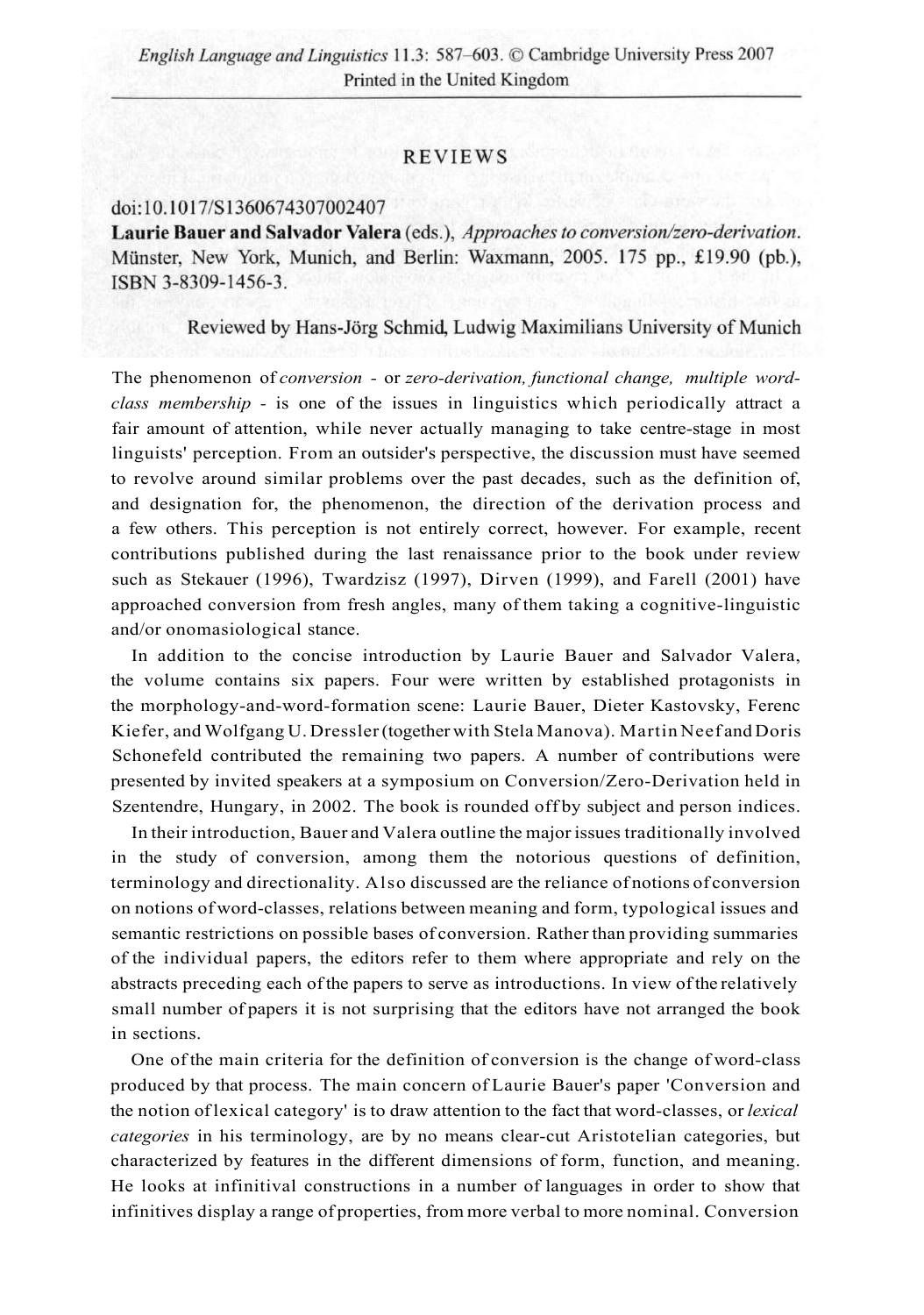may not always result in an unambiguous transposition to another word-class, but may be 'partial', for example, in the sense that an item is no longer a prototypical instance of, say, the word-class of verbs. With regard to infinitives, Bauer pleads for a more differentiated view of what verbs converted to nouns gain (e.g. the ability to co-occur with a determiner), and what they give up (the ability to take arguments).

In the first part of his contribution on 'Conversion and/or zero: word-formation theory, historical linguistics, and typology' Dieter Kastovsky repeats some of the familiar arguments for the zero-derivation account of the phenomenon, most notably the analogous function of overtly marked suffixes and the semantic changes involved in the process. Delving deep into the history of Indo-European morphology, he comes up with more support for the zero-explanation. The diachronic development from Indo-European to modern Germanic languages, Kastovsky argues, must be seen as a move from root-based to stem-based morphology. This resulted in a split of morphological processes into inflection vs. derivation. In such a system, where former derivatives are either lost or reinterpreted as inflectional endings, zero becomes the default case in the absence of overt morphological marking. Kastovsky stresses that this applies to inflectional languages (like German) to the same extent as it does to those with greatly reduced inflectional morphology (like English). The widespread assumption that the loss of inflectional suffixes in English promoted conversion is thus claimed to be misguided.

Ferenc Kiefer gives an outline of 'Types of conversion in Hungarian'. In addition to fairly familiar types of conversions from adjectives to nouns, present and past participles to adjectives and changes from active to passive comparable to English *translate - translatable* familiar from many languages, Hungarian has a productive class of conversion from noun to adjective which is uncommon in Indo-European languages. These conversions, e.g. *vitéz* 'champion' > *vitéz* 'courageous', are explained by the extraction of a salient property of the noun concept which is expressed as an adjective. Anticipating issues addressed in Doris Schöneberg's paper (see below), it can be said that this process lends itself readily to a cognitive explanation in terms of metonymy. The four morphological types are crosscategorized with three different usage conditions: *contextually driven* conversions, *syntactically determined* conversions (determined by the argument structure of the input element), and *semantically determined* conversions depending on the meaning of the input or output of the conversion.

Stela Manova and Wolfgang U. Dressler's paper on 'The morphological technique of conversion in the inflecting-fusional type' assesses conversion within the framework of Natural Morphology. As the authors demonstrate, conversion is less natural, i.e. more marked, than the competing processes of affixation, substitution, and modification. The fact that conversion is nevertheless highly productive in many languages (including English) is explained as a case of language-specific system-adequacy rather than universal preferences for naturalness. A comparison of data from a large number of languages of different types reveals that conversion is typically word-based in isolating languages, but can be word-, stem- or root-based in inflecting ones. As in English, conversion to verbs is the most productive type in Slavic languages. This is probably due to the poverty of derivational suffixes in verbal morphology in both (types of) languages.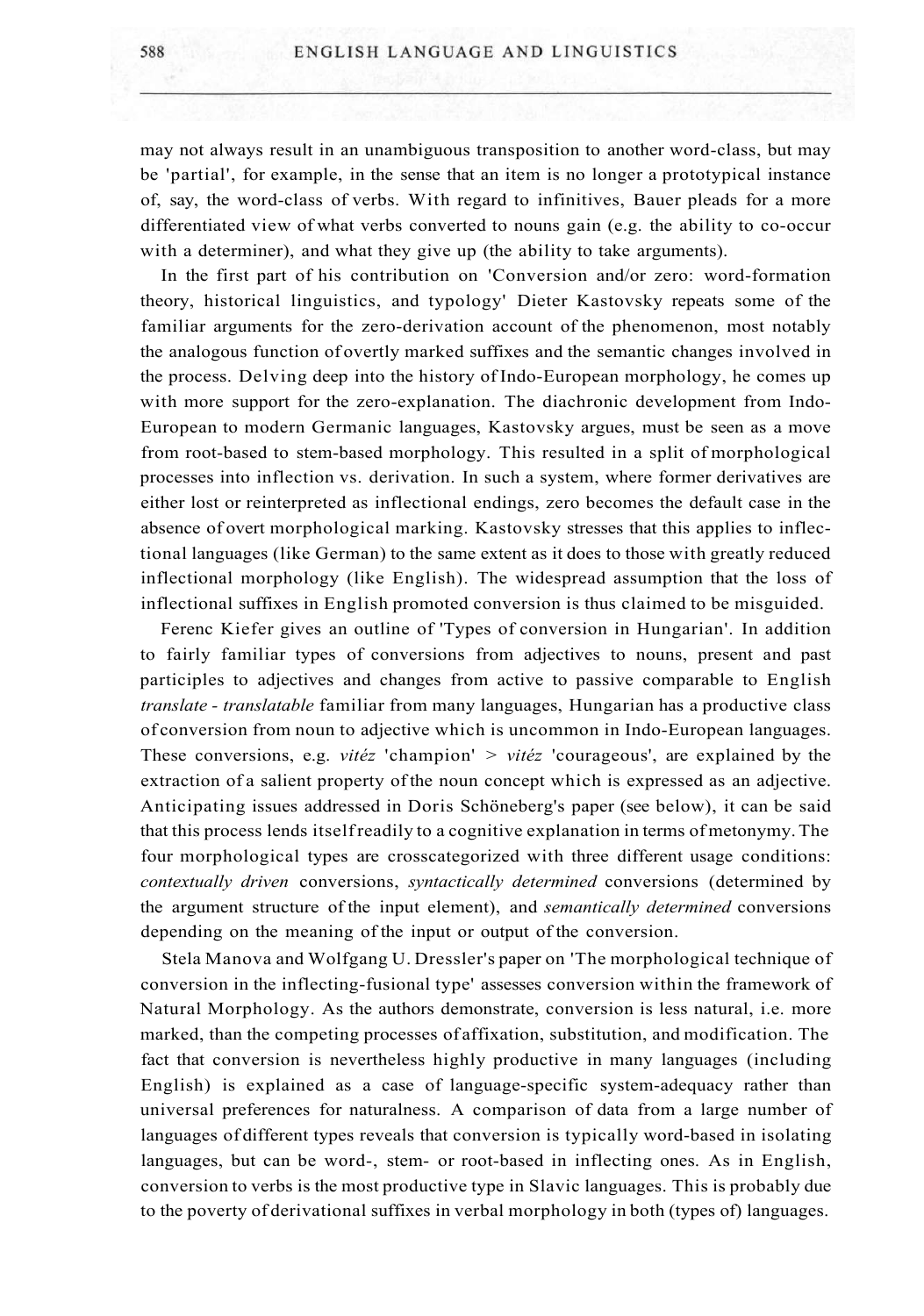Martin Neef contributes a paper 'On some alleged constraints on conversion'. Comparing conversion to apparently similar processes and phenomena like polysemy and transposition, he claims that while conversion is a lexeme-forming process, it does not constitute a morphological category, as it is impossible to ascribe a constant meaning to it. Neef goes on to argue that if conversion were indeed a morphological category, then one would have to be able to find constraints on conversion. Focusing on data from German and English, Neef produces counterevidence for the major restrictions on conversion proposed in previous research. Conversions from proper nouns (7 *was Robert McNamara'd*..., Paul Simon), from foreign bases (G. *interviewen, maniküren),*  and from complex bases (G. *wirtschaften, frühstücken)* are just as possible as forms which are potentially blocked by homonymous competitors (G. *filzen* 'to felt' < *Filz vs. filzen* 'to frisk').

Doris Schönefeld's paper on 'Zero-derivation - functional change - metonymy' reviews and considerably refines recent proposals in cognitive linguistics (e.g. Dirven 1999; Radden & Kövecses 1999) to extend the notion of metonymy in such a way as to include conversion. Metonymy is thus seen as a cognitive principle underlying and motivating the linguistic process of conversion, in which parts of an event-schema come to stand for the whole event or for other parts of the schema. Among the typical examples are the INSTRUMENT FOR ACTION metonymy motivating the verbs to ski and to *shampoo (one's hair)* and the AGENT FOR ACTION metonymy underlying to butcher (the *cow).* Such a view convincingly explains conversion as a semantic-conceptual process and regards changes in the morphological, syntactic, and paradigmatic properties of converted items as results of the conceptual re-categorization.

The content of the book seen as a whole is perhaps less original than one would have wished it to be. While many of the data provided - e.g. on Hungarian, on Slavic languages, on allegedly impossible formations in English and German - are original and very interesting, only a small amount of work of a distinctly empirical nature is presented, let alone systematic corpus studies or linguistic experiments. Fresh theoretical approaches are represented in the book, but they do not feature as prominently as the traditional morpho-grammatical perspectives.

Nevertheless the volume can undoubtedly be recommended as a collective state-ofthe-art account of conversion, which was badly needed simply because a comparable collection on the topic did not exist. The book raises all the major issues involved, gives in-depth discussions of terminological and notional questions, contains data from various typologically and genetically different languages, looks at the phenomenon from both the synchronic and diachronic perspectives and approaches it from a range of theoretical frameworks.

*Reviewer' s address: Ludwig Maximilians University of Munich Department of English and American Studies Schellingstr. 3 D-80799 Munich [hans-joerg.schmid@anglistik.uni-muenche](mailto:hans-joerg.schmid@anglistik.uni-muenchen.de)n.de*